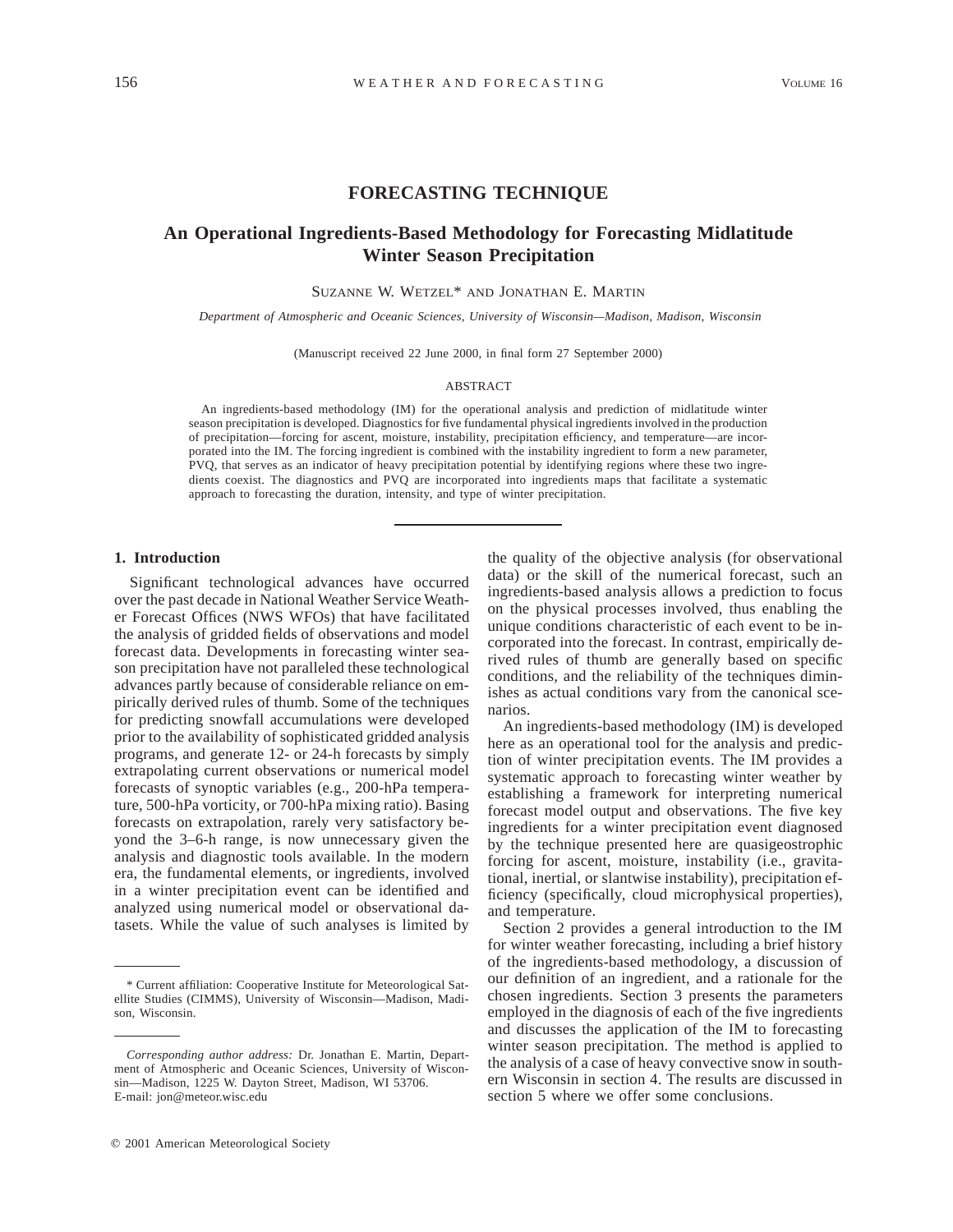### **2. Background**

### *a. History*

An ingredients-based forecast methodology has been employed operationally for more than two decades in the context of warm-season convective weather. It was originally developed to forecast the initiation of deep moist convection associated with warm-season thunderstorms (McNulty 1978, 1995; Doswell 1987; Johns and Doswell 1992). This methodology included three ingredients—instability, moisture, and lift—and looked for all three to be present in order for deep moist convection to occur. More recently, Doswell et al. (1996) proposed an ingredients basis for the prediction of rainfall associated with flash floods. Starting with the premise that heavy precipitation is the result of sustained high rainfall rates, which are a direct consequence of the rapid ascent of moist air, the authors qualitatively predicted the instantaneous rainfall rate (*R*) by assuming that it is proportional to the vertical flux of moisture. This notion is formalized in the relationship,  $R = E wq$ , where precipitation efficiency (*E*), ascent rate (*w*), and mixing ratio (*q*) constitute three ingredients in this approach. Precipitation efficiency serves as the constant of proportionality and is defined as the ratio of the mass of water falling as precipitation to the influx of water vapor mass into the cloud. Using a fourth ingredient, precipitation duration (t\_duration) and estimates of rainfall rate *R*, they predicted total precipitation (*P*) as  $P =$  $R \cdot t$ \_duration.

Nietfeld and Kennedy (1998) adjusted the approach of Doswell et al. (1996) for application in forecasting snowfall amounts. They proposed air temperature, snowfall rate, and snowfall duration as the three ingredients in a snow event. The snowfall rate (*R*) ingredient is further described, following Doswell et al. (1996), as  $R = Ewq$ , where *q* includes the mixing ratio anticipated by moisture advection. The ascent rate *w* is diagnosed by considering the synoptic- and subsynoptic-scale mechanisms for lift, and efficiency, *E,* describes the degree of saturation of the air mass, cloud physics pertaining to snowflake formation, and the ratio of snow to liquid water. Although Nietfeld and Kennedy (1998) use the ingredients terminology, their approach was essentially designed to serve as a conceptual model and was not developed to have operational utility.

Janish et al. (1996) developed a similar ingredientsbased approach to diagnosing the areal distribution of precipitation *type* for application in an operational environment. This approach uses winter weather composite charts to combine hand analyses of three variables (moisture, temperature profile, and vertical motion) onto a single map. Their method provides useful guidance for short-term forecasts of precipitation type. Consideration of similar maps constructed using numerical forecast output of the three central variables was suggested as a means of making longer-range forecasts of precipitation type. The present study expands upon the

concepts in Janish et al. (1996). The IM presented here includes more of the physically relevant elements involved in a winter precipitation event (i.e., precipitation duration and intensity) and thus provides for more comprehensive forecast guidance.

## *b. Definition and choice of ingredients*

The IM presented in this paper is based on a stricter definition of ingredient than that employed in previous studies. Here, an ingredient is defined as a fundamental physical element or process that directly contributes to the development and intensity of a precipitation event. This definition excludes intermediate parameters such as precipitation rate and duration that, though important in the prediction of a precipitation event, are dependent on more elementary physical ingredients. Such intermediate parameters do not lend themselves to use in a physically based forecast that can be easily tailored to event-specific conditions.

Use of duration as an ingredient in the manner of Doswell et al. (1996) and Nietfeld and Kennedy (1998) implicitly assumes that the precipitation rate will remain constant throughout the duration of the event. Instead, using the definition of an ingredient employed here, the storm duration itself can be assessed through an evaluation of the selected ingredients throughout the forecast time period. If the necessary ingredients are expected to be present at a given forecast hour, then precipitation can reasonably be expected at that time. If an important ingredient is not expected to be present at the next forecast hour, precipitation is unlikely to occur at that hour. Such an evaluation can be made at successive forecast hours to render a duration forecast for a given station.

The approach presented here also makes a clear distinction between ingredient and diagnostic. Ingredients are the physical elements or processes directly involved in a meteorological event, while diagnostics are the observable or derived quantities that can be used to assess the presence and strength of an ingredient. Previous work has often blurred this distinction, as illustrated by the use of the mixing ratio as an ingredient by Doswell et al. (1996) and Nietfeld and Kennedy (1998). Mixing ratio is actually only one of a number of parameters that can be used to quantify the moisture availability and, thus, is more appropriately considered a diagnostic of the moisture ingredient. In the IM for forecasting winter season precipitation presented here, parameters will be introduced to diagnose each ingredient; however, the IM is not dependent on these specific diagnostics. Because this IM is based upon physical elements and processes, it has the flexibility to incorporate new diagnostics of the fundamental ingredients as theoretical and technological advances make them available.

Justification for our choice of ingredients follows directly from the argument that in order to produce precipitation, some mechanism to force ascent (ingredient 1) in a region with sufficient moisture availability (in-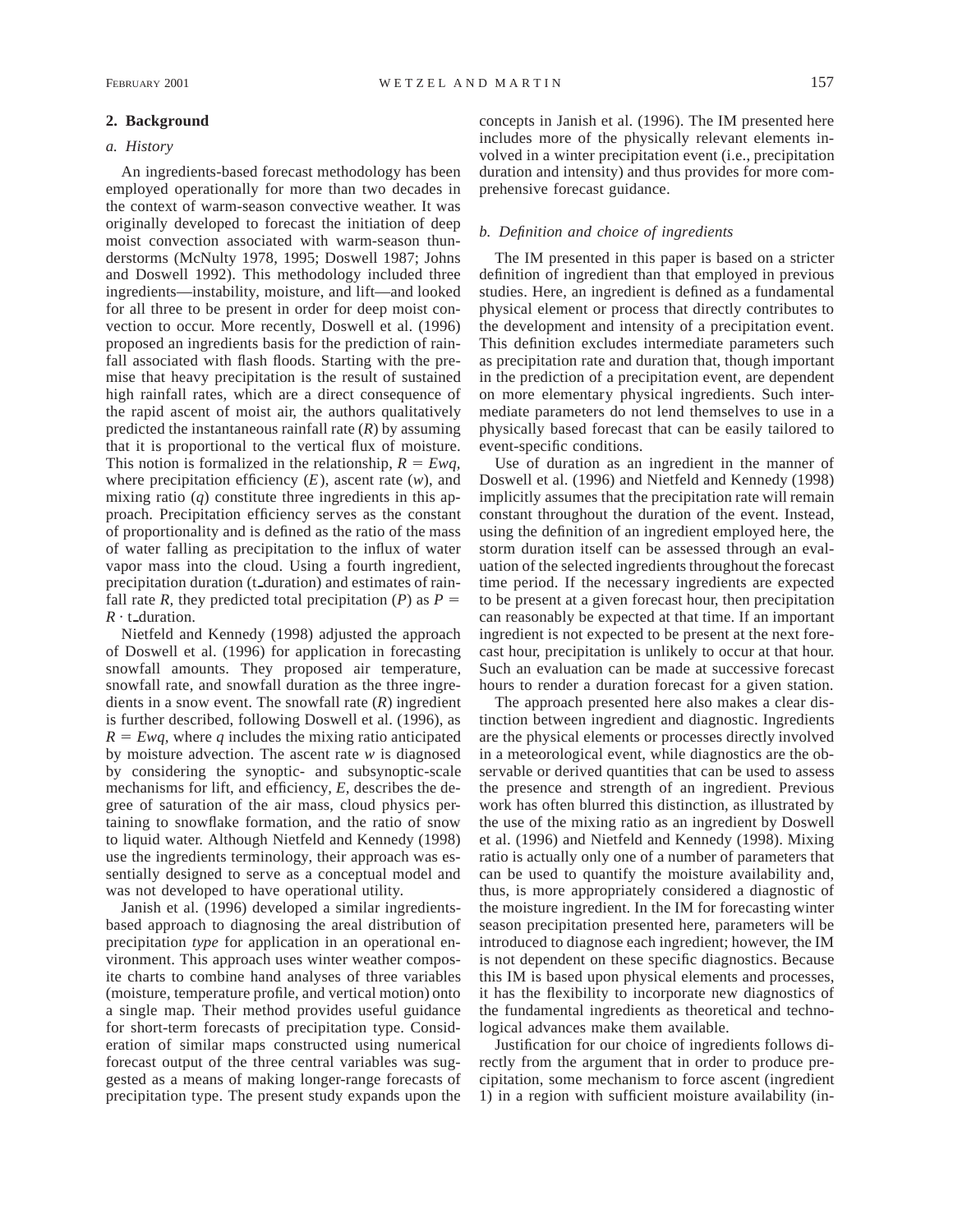TABLE 1. Ingredients included in traditional snow amount forecast techniques. See text for explanation.

|                    | Synop-<br>tic<br>climatol-<br>ogy | Cook           | Garcia | Magic<br>chart | <b>LEMO</b> |
|--------------------|-----------------------------------|----------------|--------|----------------|-------------|
| Forcing for ascent | No                                | No             | LtF    | Yes            | No          |
| Moisture           | No                                | N <sub>0</sub> | Yes    | LtF            | No          |
| Instability        | No                                | No             | No     | No             | No          |
| Efficiency         | No                                | N <sub>0</sub> | No     | No             | No          |
| Temperature        | No                                | Yes            | No     | Yes            | No          |

gredient 2) is required. The intensity of the ensuing precipitation can be modulated by the presence of instability (ingredient 3) and the precipitation efficiency (ingredient 4). Finally, the precipitation type (particularly relevant in winter) is related to the temperature profile (ingredient 5). A forecast using this methodology involves evaluating each ingredient at various levels in the atmosphere for every forecast hour for which gridded data are available, to determine which ingredients are present over the forecast area.

The first, second, and fourth ingredients are similar to ingredients used by Nietfeld and Kennedy (1998). The fifth ingredient was implicit in their study, which considered only snow events. The third ingredient, however, has not been widely or rigorously considered as an ingredient for winter season precipitation. This omission has occurred partly because instability is not a *necessary* ingredient for precipitation production, though its presence can significantly amplify the response of an air column to forcing for vertical motion. Also, until recently, convenient diagnostics for identifying instability were not readily available to operational forecasters.

### *c. Traditional forecast techniques from an ingredients perspective*

Traditional techniques used for forecasting winter precipitation events are largely empirical relationships established from observations of consistent patterns in the development of weather systems. The abundance of observational evidence on which these techniques are based vests them with a degree of prognostic accuracy in similarly configured synoptic situations. However, in many cases, these techniques fail to provide accurate forecasts.

Some techniques used in operational forecasting at NWS WFOs include the synoptic climatology method (Goree and Younkin 1966; Browne and Younkin 1970), the Cook method (Cook 1980), the Garcia method (Garcia 1994), the magic chart (Sangster and Jagler 1985; Chaston 1989), and the LEMO technique (Gordon 1998). A review of these traditional techniques is given in Wetzel (2000) and will not be presented here. Table 1 identifies the fundamental ingredients that are explicitly considered in these empirical methods. Some tech-

TABLE 2. Classification of Q-vector forcing.

| $\nabla \cdot \mathbf{Q}$ (km <sup>-2</sup> s <sup>-1</sup> $\times$ 10 <sup>-15</sup> ) | Classification   |
|------------------------------------------------------------------------------------------|------------------|
| $-1$ to $-5$                                                                             | Weak forcing     |
| $-5$ to $-15$                                                                            | Moderate forcing |
| $\le -15$                                                                                | Strong forcing   |

niques do not directly include an ingredient, but acknowledge its importance by instructing the forecaster to consider it independently (indicated in Table 1 as LtF, for left to forecaster). As shown in Table 1, no technique considers more than two ingredients. Also of note is that the important instability ingredient is a commonly overlooked element in these traditional forecasting techniques.

#### **3. Ingredient diagnostics**

In this section, the diagnostic parameters used to describe the fundamental ingredients are presented and a rationale for each choice is given. We begin with a discussion of the forcing for ascent ingredient.

## *a. Forcing for ascent*

Diagnosis of quasigeostrophic (QG) forcing for vertical motion can be obtained using the Q-vector form of the adiabatic and inviscid QG-omega equation (Hoskins et al. 1978):

$$
\left(\sigma \nabla^2 + f^2 \frac{\partial^2}{\partial p^2}\right) \omega = -2 \nabla \cdot \mathbf{Q},\tag{1}
$$

where  $Q = [-(\partial \mathbf{V}_g/\partial x) \cdot \nabla (-\partial \phi/\partial p) \hat{\mathbf{i}}, -\partial \mathbf{V}_g/\partial y \cdot \nabla$  $\nabla(-\partial \phi/\partial p)\hat{\mathbf{j}}$ ,  $\phi$  is the geopotential, and  $\omega = dp/dt$ .

Use of the Q vector to calculate the synoptic-scale forcing for vertical motion is now a widespread practice in operational environments. Recognizing that the forcing,  $\nabla \cdot \mathbf{Q}$ , and the response,  $\omega$ , are related by the pseudo-Laplacian operator, (1) provides a means of making a qualitative estimate of the vertical motion. Convergence (divergence) of the Q-vector corresponds to a negative (positive)  $\omega$  and thus forcing for upward (downward) vertical motion. Therefore, isobaric contours of  $\nabla \cdot \mathbf{Q}$  computed at a number of levels, in conjunction with a cross-sectional analysis, provide a qualitative estimate of the direction and magnitude of the vertical motion throughout the atmosphere.

Based on an evaluation of a number of case studies, a general classification for describing the magnitude of the QG forcing has been developed and is shown in Table 2. These ranges are only intended to provide a consistent terminology for discussing the strength of QG forcing for ascent in the context of the IM and should not be interpreted as predictions of the resulting upward vertical motion. As revealed in (1), quantifying only the QG forcing for ascent neglects the modulation of omega controlled by the static stability  $(\sigma)$ . Useful operational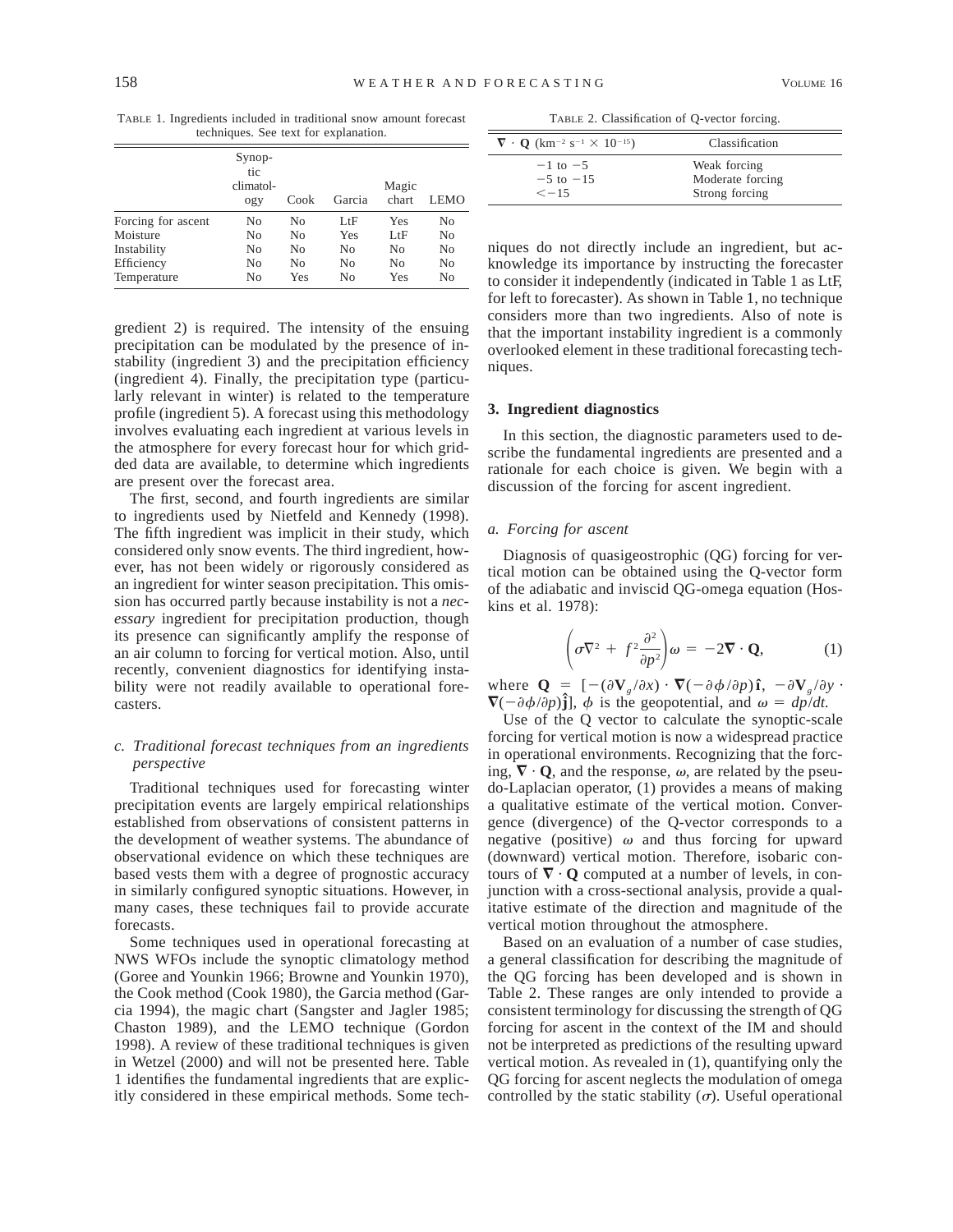estimates of the upward vertical motions associated with a given Q-vector convergence must include consideration of the stability of the stratification.

It is also important to remember that use of the Q-vector diagnostic as the sole means of representing vertical motion forcing does impose limits on the analysis. No accommodation for the role of non-QG motions in modulating the observed vertical motions is made in the approach presented in this paper. Such effects may be particularly significant in the vicinity of frontal zones or jet streaks where the strength of the secondary ageostrophic circulation can be underrepresented by QG theory.

#### *b. Instability*

The stability parameter  $\sigma$  in (1) considers only gravitational stability and does not identify regions of symmetric instabilities. In order to allow for consideration of this important type of instability, saturated geostrophic equivalent potential vorticity,  $PV_{es}$ , is used in the IM to diagnose the instability ingredient, where  $PV_{es}$  is defined by

$$
PV_{\rm es} = -g\zeta_{\rm geo} \cdot \nabla \theta_{\rm es},\tag{2}
$$

where  $\zeta_{\text{geo}}$  is the 3D geostrophic absolute vorticity vector and  $\theta_{\rm es}$  is the saturated equivalent potential temperature. By choosing to use PV<sub>es</sub> rather than PV<sub>e</sub>, only conditional gravitational (CI) and conditional symmetric instabilities (CSI) are considered, rather than potential gravitational and potential symmetric instabilities. Where PV<sub>es</sub> is negative, CI exists if  $-\partial \theta_{\rm ss}/\partial p < 0$  and CSI exists if  $-\partial \theta_{\rm ss}/\partial p > 0$  and the flow is two-dimensional. Both CI and CSI are measures of the susceptibility of the atmosphere to moist gravitational and moist symmetric convection, not indicators of the existence of such convection (Schultz and Schumacher 1999). Thus, for the instability to be realized and convection to occur, saturation must be present locally and a mechanism to force an infinitesimal upward vertical motion must also exist. Operationally, it is important to distinguish between gravitational and symmetric instabilities only insofar as the atmosphere may respond differently to each type of instability with respect to the organization of precipitation bands. However, this distinction is not emphasized in the IM because both instability mechanisms have similar implications, namely increased snowfall amounts and the potential for lightning and thunder. Instead, the IM focuses on identifying regions of instability, with the understanding that only further analysis of cross sections can determine whether a vertical or slantwise response can be expected.

It would be useful to derive a relationship between  $\nabla \cdot \mathbf{Q}$ , PV<sub>es</sub>, and  $\omega$  to provide quantitative estimates of the vertical motion; however, this derivation is beyond the scope of the current paper. Instead, regions where enhanced vertical motions might be expected are identified based on the collocation of forcing for ascent and instability. Since both  $\nabla \cdot \mathbf{Q} < 0$  (associated with upward vertical motion) and negative  $PV_{es}$  (associated with conditional instabilities) are indicative of a strong precipitation potential, regions with large positive values of the product  $[(PV_{es})(\nabla \cdot \mathbf{Q})]$ , computed where both terms are negative, have a strong likelihood for experiencing extreme precipitation events provided that sufficient moisture is available. Here, a new diagnostic parameter, PVQ, is introduced to capture this effect. PVQ is defined as

$$
PVQ = \begin{cases} (PV_{es})(\nabla \cdot \mathbf{Q}) & \text{for negative PV}_{es} \text{ and} \\ & \text{negative } \nabla \cdot \mathbf{Q} \\ 0 & \text{for positive PV}_{es} \text{ and/or} \end{cases}
$$
(3)

and is computed as

$$
PVQ = \left(\frac{PV_{\rm es} - |PV_{\rm es}|}{2}\right) \left(\frac{\nabla \cdot \mathbf{Q} - |\nabla \cdot \mathbf{Q}|}{2}\right).
$$
 (4)

Where PVQ is nonzero, there is forcing for ascent in the presence of instability, and strong upward vertical motion can reasonably be anticipated. Because the two quantities  $\nabla \cdot \mathbf{Q}$  and PV<sub>es</sub> span a different range of values, the absolute magnitude of the quantity PVQ may be more sensitive to one than the other. Thus, we employ PVQ only as an indicator of the potential for convective precipitation without regard to its absolute magnitude. It is important to remember that  $PV_{es}$  need not be negative for significant precipitation to fall. In fact, heavy snow often occurs when sufficient moisture and strong forcing are present in a stably stratified atmosphere. *Therefore, contours of PVQ should only be used to identify areas of potentially convective snowfall.*

### *c. Moisture*

Precipitation will not be produced in a dry atmosphere even in the presence of strong forcing and instability. Given ample moisture,<sup>1</sup> however, even very weak forcing can be sufficient to generate precipitation. Thus, an evaluation of available moisture should be included in any scheme developed to forecast precipitation.

There are a variety of ways to assess the moisture availability in a system and the traditional techniques mentioned previously all consider moisture availability differently. The evaluation of moisture availability in this work first involves the inspection of relative humidity at a number of levels throughout the lower and middle troposphere to measure the degree of saturation. After determining the degree of saturation, the available moisture is quantified in terms of the mixing ratio in

<sup>1</sup> Relative humidity greater than 80% generally indicates sufficient moisture to generate at least some precipitation, provided a vertical motion forcing mechanism is in place.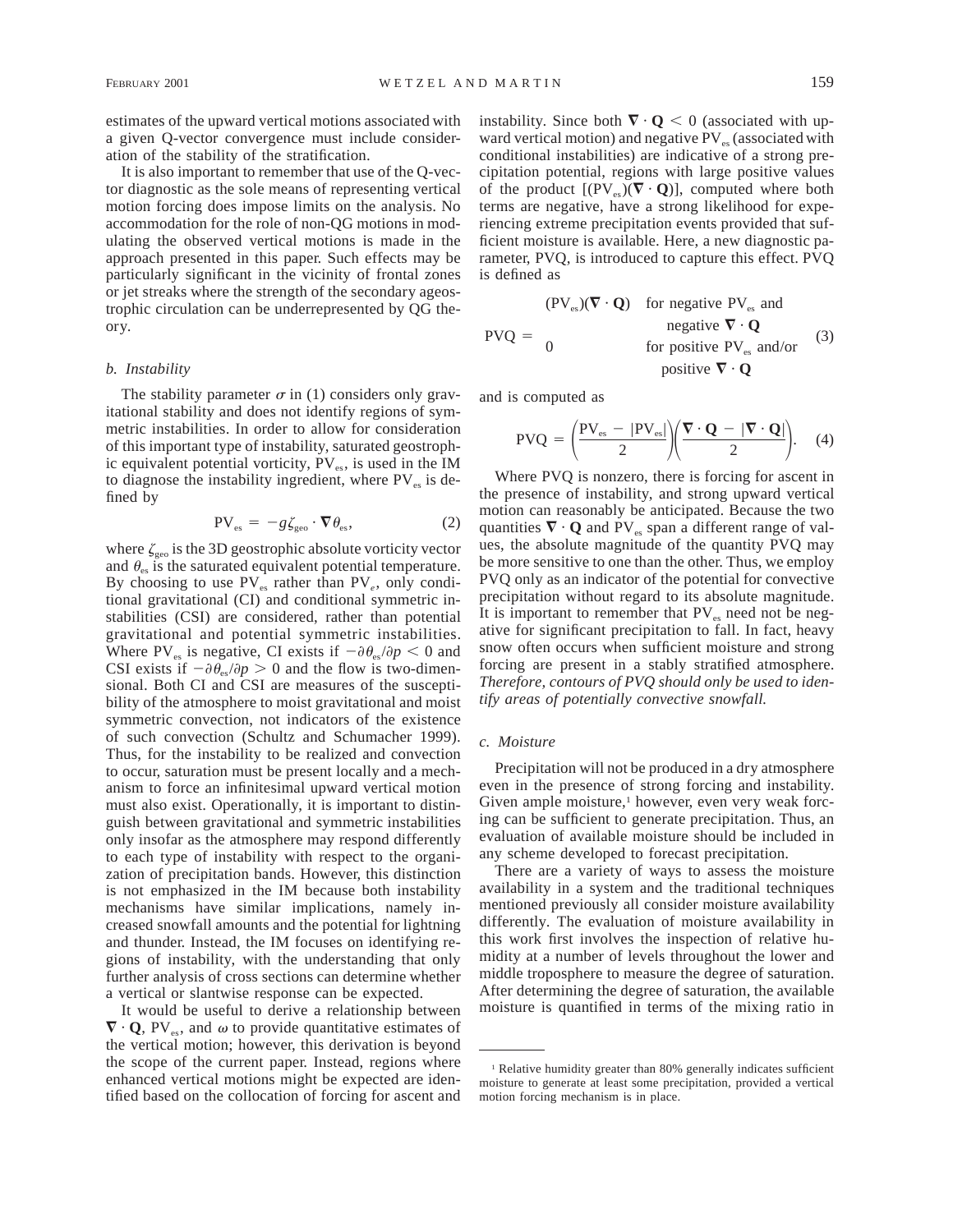| Ingredient                | Diagnostic                                                                               | Critical values                                                                                                                                                            |
|---------------------------|------------------------------------------------------------------------------------------|----------------------------------------------------------------------------------------------------------------------------------------------------------------------------|
| Forcing                   | $\nabla \cdot \mathbf{O}$ (km <sup>-2</sup> s <sup>-1</sup> $\times$ 10 <sup>-15</sup> ) | $-1$ to $-5 \rightarrow$ weak forcing,<br>$-5$ to $-15 \rightarrow$ moderating forcing,<br>$\langle -15 \rightarrow$ strong forcing                                        |
| Moisture<br>Stability     | Relative humidity mixing ratio<br>$PV_{es}$                                              | $> 80\%$<br>$\leq 0$ for instability (CI or CSI)                                                                                                                           |
| Efficiency<br>Temperature | Cloud-level temperature<br>850-hPa T wet-bulb temperature cross section                  | Maximum depositional growth at $-15^{\circ}$ C;<br>ice crystal nucleation at $-10^{\circ}$ to $-15^{\circ}$ C<br>$0^{\circ}$ to $-4^{\circ}$ C rain/snow transition region |

TABLE 3. Summary of ingredients and diagnostics for forecasting winter season precipitation.

order to provide information about the absolute moisture content.

#### *d. Efficiency*

An analysis of the efficiency ingredient is included in the IM by inspection of temperature at each isobaric level and on cross sections in order to 1) assess the likelihood of ice nucleation and 2) anticipate enhanced precipitation rates associated with rapid snowflake growth. Due to the presence of multiple types of ice nuclei (IN) in a cloud, the variation of initiation temperature with ambient relative humidity, and surface characteristics of the IN, assigning a precise value to the temperature at which ice nucleation is initiated is difficult. Instead, guidelines determined by statistical studies are used to identify a range of temperatures for which ice nucleation can be expected. Based on the results of a number of studies (e.g., Borovikov et al. 1963; Mossop 1970), D. A. Baumgardt (1999, personal communication) concluded that  $-12^{\circ}$  to  $-14^{\circ}$ C should be considered the minimum range for a high likelihood of ice being in a cloud, and offered  $-10^{\circ}$ C as the operational cutoff point for no ice. This component of the efficiency analysis is best performed using satellite-derived cloud-top temperature data and inspection of soundings during the event. However, forecasts of temperature on isobaric surfaces and cross sections can provide a reasonable estimate of the likelihood that ice will be initiated in an event.

After initiation, the growth rate by deposition is greater at colder temperatures, with a maximum around  $-15^{\circ}$ C (Rogers and Yau 1989). Growth by aggregation generally occurs when temperatures are warmer than  $-10^{\circ}$ C and once snowflakes have grown large enough to begin to fall. Using model-predicted temperature, the likelihood of snowflake growth can be assessed in the IM by evaluating whether an area of strong forcing for ascent coincides with a region of maximum depositional growth (temperature approximately  $-15^{\circ}$ C). In this situation, heavy precipitation is possible provided sufficient moisture is present (Auer and White 1982).

#### *e. Temperature*

An analysis of the temperature ingredient in a winter season midlatitude cyclone addresses the issue of whether the precipitation will fall as rain, snow, ice pellets, or freezing rain. Isobaric and cross-sectional analyses of model-predicted temperature and moisture fields can be used to forecast precipitation type well in advance of an event; however, an accurate forecast of precipitation type ultimately requires the careful monitoring of observed temperature and moisture profiles as the storm develops.

In the IM, the temperature ingredient diagnostics include isobaric maps of forecasted temperature and cross sections of wet-bulb temperature. If the cross section indicates that the wet-bulb temperature remains everywhere below zero, the precipitation will remain frozen and fall as snow. For an atmosphere with a monotonically decreasing temperature profile, the 850 hPa  $-4^{\circ}$ C to  $0^{\circ}$ C isotherm band corresponds to the region of precipitation type transition as suggested by McNulty (1988). Locations corresponding to an 850-hPa temperature cooler than  $-4^{\circ}$ C have a high likelihood of snow, while those with an 850-hPa temperature warmer than  $0^{\circ}$ C have a high likelihood of rain.

For conditions characterized by a layer with  $T > 0^{\circ}C$ sitting atop a layer with  $T < 0^{\circ}$ C (an elevated warm layer), the potential exists for freezing rain or sleet/ice pellets. A cross-sectional analysis of the forecasted maximum warm layer temperature and the depth of the warm layer facilitates a determination of the degree of melting and, thus, the precipitation type (Stewart and King 1987; Czys et al. 1996). Operational guidelines adapted from Stewart and King (1987) by D. A. Baumgardt (1999, personal communication) predict complete melting of a snowflake if it encounters a maximum warm layer temperature of  $3^{\circ}-4^{\circ}$ C or greater, partial melting for  $T =$  $1^{\circ}-3^{\circ}$ C, and very little melting for  $T < 1^{\circ}$ C.<sup>2</sup>

#### *f. Ingredients maps*

Table 3 summarizes the diagnostics that are employed for evaluating each of the fundamental ingredients involved in the IM. These diagnostics are combined in this section into isobaric ingredients maps and ingre-

<sup>2</sup> Because the depth of the warm layer is generally proportional to the maximum warm layer temperature, this simplification has proven to be a good diagnostic for determining the degree of melting (D.A. Baumgardt 1999, personal communication).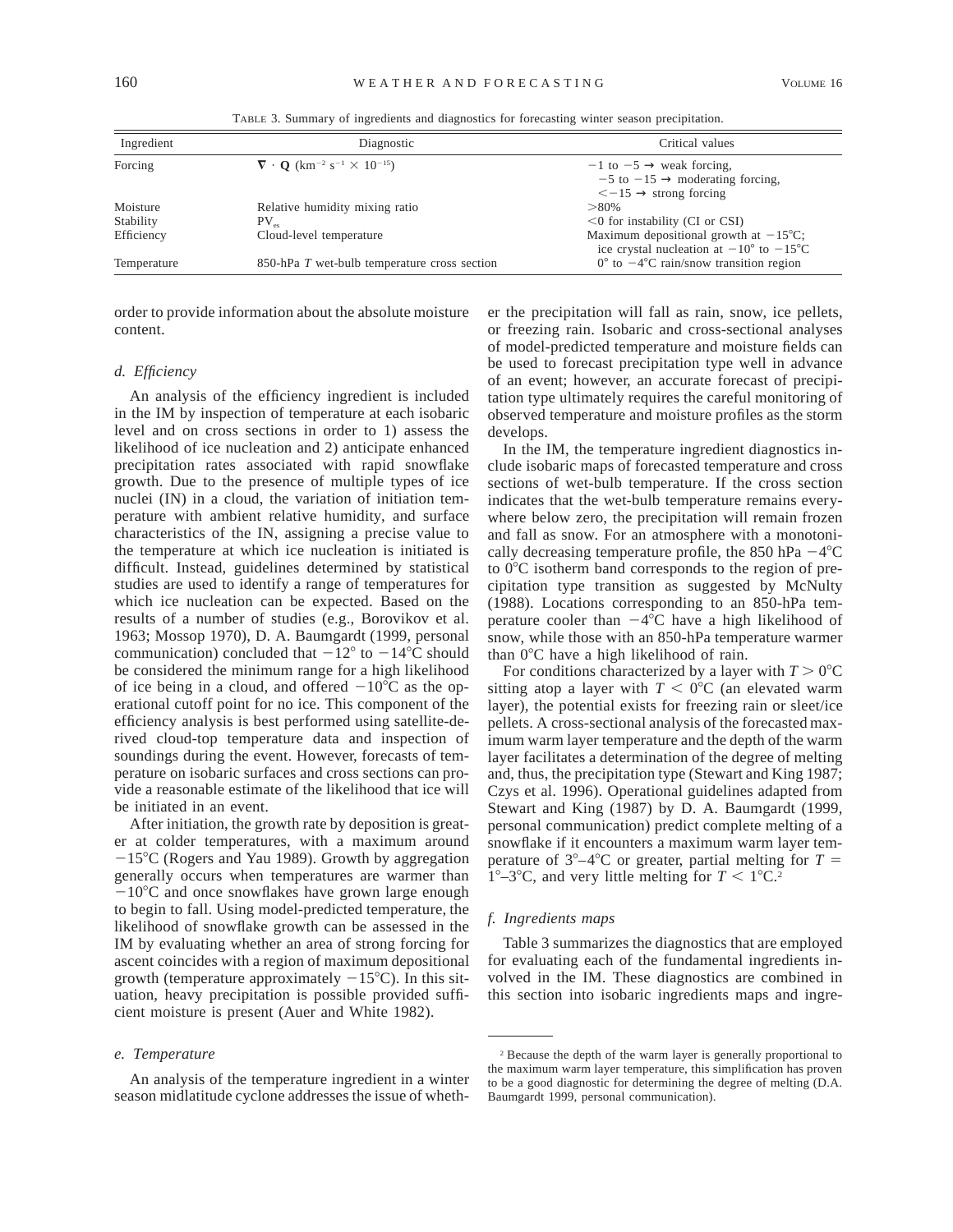dients cross sections. The ingredients maps facilitate the use of the IM to forecast winter season precipitation by displaying all ingredient diagnostics together in a convenient manner.

The IM was in operation during the 1999/2000 winter season at several NWS WFOs in the central United States.3 Through an analysis of the ingredients and the derivative PVQ on a number of pressure surfaces and cross sections, the ingredients-based approach facilitates consideration of the following questions:

- When will precipitation begin? When will it end?
- What will be the intensity for each 6-h period during which precipitation occurs? Are potentially higher intensities possible or expected in the forecast area as a result of the presence of areas of instability or locally stronger forcing?
- What will be the areal extent of the precipitation?
- What form will the precipitation take?

Though the analysis of the ingredients maps requires considerable subjective judgment, certain guidelines have been found to apply in most situations. With sufficient moisture and no instability, weak, moderate, and strong forcing for ascent will generally correspond to light, moderate, and heavy precipitation, respectively. However, the intensity of precipitation will be greater in the presence of instability and weaker when small amounts of moisture are available. Instability at any level with ample moisture and at least weak forcing can result in heavy precipitation, possibly accompanied by thunder and lightning. Additionally, the depth of the moist layer may have a significant impact on the intensity of the precipitation.

#### **4. Case example of the use of ingredients maps**

Experience has shown that the application of the IM for three thin layers in the lower to midtroposphere (800–850, 700–750, and 600–650 hPa)4 often adequately captures the relevant distribution of the ingredient parameters. However, there may be features of consequence that lie between these layers and are therefore not captured by such an analysis. Such features can often be identified by evaluation of the ingredients in a vertical cross section, what we term ingredients cross sections. In this section an example of the use of isobaric and cross-section ingredients maps in diagnosing a late January winter season precipitation event in Wisconsin is presented.<sup>5</sup> It should be noted that the structure and evolution of this cyclone were well forecasted by the National Centers for Environmental Prediction (NCEP) Eta Model.

#### *a. Isobaric ingredients maps*

Figure 1 is the 800–850-hPa layer ingredients map for the 24-h NCEP Eta Model forecast valid at 0000 UTC 27 January 1996. In Fig. 1a, a well-developed midlatitude cyclone is centered just south of the Wisconsin–Illinois border. Though the sea level pressure field does not portray one of the ingredients, it does provide a useful reference for relating synoptic-scale features to the ingredients diagnostics.

An ingredients-based forecast begins with an evaluation of the *precipitation onset and duration.* If an area of vertical motion forcing coincides with relative humidity values of 80% or greater, some precipitation is likely. The onset of precipitation occurs when this collocation of forcing and available moisture first occurs over a forecast area. In the example presented here, only one time period is considered; thus, an evaluation of the instantaneous precipitation distribution, rather than the onset and duration, is performed. The model forecast shows that QG forcing for ascent in the lower troposphere ( $\nabla \cdot \mathbf{Q} \leq 0$ ) overlapped the contours of relative humidity greater than 80% over the southeastern twothirds of Wisconsin at 0000 UTC (Figs. 1c and 1d). For this storm, a collocation of the forcing and moisture was also observed over the same portion of Wisconsin in the 700–750-hPa (not shown) and the 600–650-hPa atmospheric layers (Figs. 2c and 2d). In other cases, significant variation in the vertical distribution of moisture may require additional consideration. Based on the diagnostics of the moisture and forcing ingredients at this time period, precipitation should be expected throughout most of Wisconsin with the exception of the northwestern portion of the state. The surface observations in Fig. 3 show that at 0000 and 0100 UTC 27 January precipitation was indeed reported in this region.

Following an analysis of the precipitation onset and duration, the *intensity of the precipitation* can be evaluated. The intensity of precipitation is related to the strength of the forcing and may be limited by the availability of moisture. Additionally, if the forcing coincides with an area of weak stability, an enhanced response to the forcing with higher precipitation rates can be expected. At 800–850 hPa, mainly moderate forcing  $(\nabla \cdot \mathbf{Q} = -5 \text{ to } -15)$  existed throughout the south-

<sup>&</sup>lt;sup>3</sup> The Web page http://speedy.meteor.wisc.edu/~swetzel/winter/ winter.html includes descriptions of the five ingredients, a detailed discussion of the steps required to prepare an ingredients-based forecast for winter precipitation, and case studies that illustrate application of the IM into daily operations at NWS WFO, Dousman, WI. The site also provides access to GEMPAK/UNIX, AWIPS, and NTRANS scripts to create the ingredients maps and cross sections.

<sup>4</sup> The **Q** vector as a diagnostic of forcing for ascent is less meaningful when applied near the surface of the earth. Thus, the 800– 850-hPa layer should not be evaluated near mountainous terrain.

<sup>5</sup> Additional examples and case studies are available online at http: //speedy.meteor.wisc.edu/~swetzel/winter/winter.html.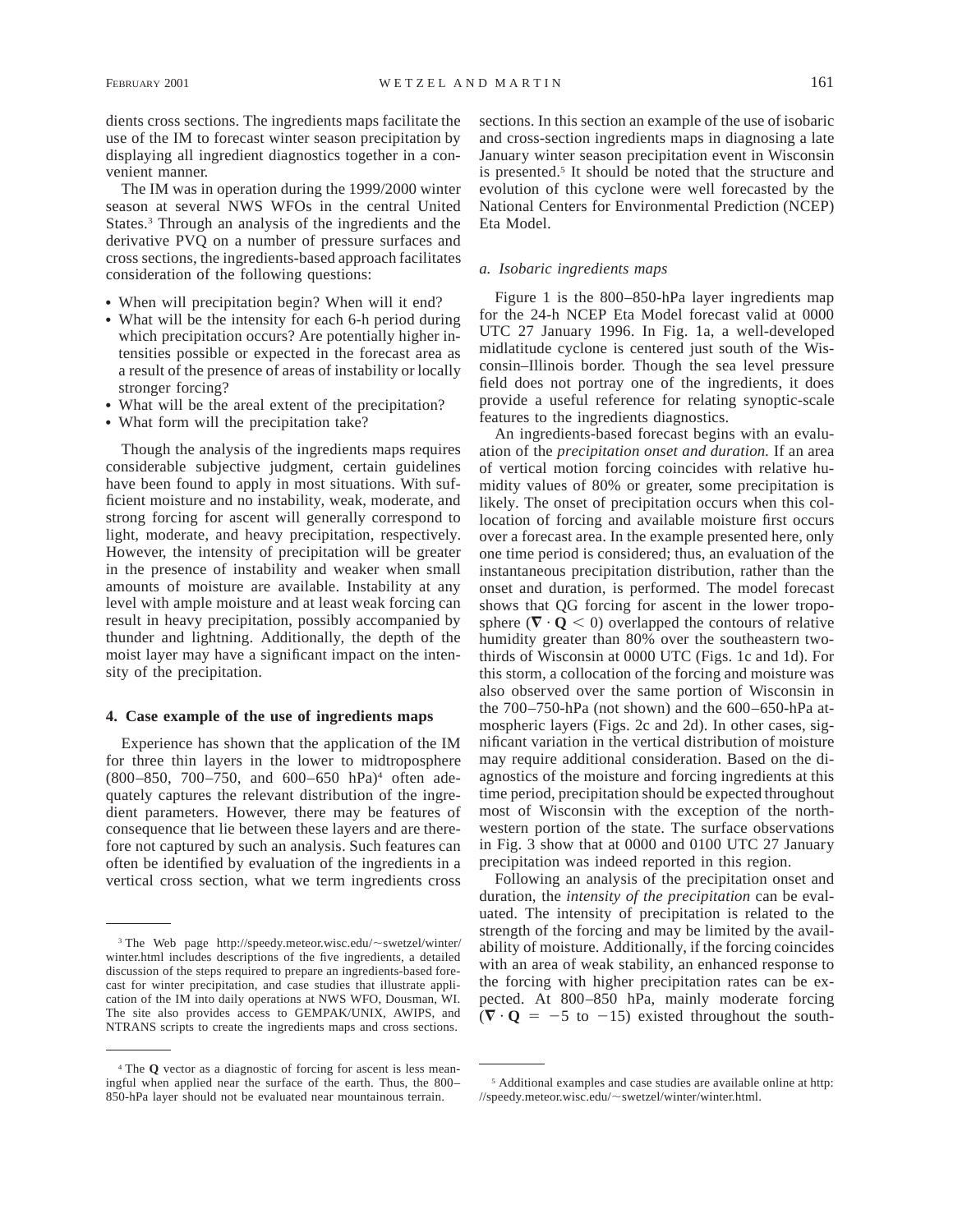

FIG. 1. An 800–850-hPa ingredients map from the 24-h forecast of the NCEP Eta Model valid at 0000 UTC 27 Jan 1996. (a) Sea level pressure (solid lines) and 1000–500-hPa thickness (dashed lines). Sea level pressure labeled in hPa and contoured every 4 hPa. The 1000– 500-hPa thickness is labeled in dm and contoured every 6 dm. Capital L indicates location of the sea level pressure minimum. (b) The 850-hPa temperature is labeled in  $^{\circ}C$  and contoured every 4 $^{\circ}C$ . Shaded region highlights the location of the  $-4^{\circ}$  to 0 $^{\circ}C$  isotherm band. (c) The 850-hPa Q-vector convergence (solid lines) and 800–850-hPa layer-average negative PV<sub>es</sub> (shaded). The Q-vector convergence contoured every  $-5 \times 10^{-15}$  K m<sup>-2</sup> s<sup>-1</sup> beginning with  $-5 \times 10^{-15}$  K m<sup>-2</sup> s<sup>-1</sup>. Here, PV<sub>es</sub> shaded at increments of -0.15 PVU (1 PVU = 10<sup>-6</sup> m<sup>2</sup> K  $s^{-1}$  kg<sup>-1</sup>) beginning at zero. (d) The 800–850-hPa layer-average relative humidity (RH) (shaded), mixing ratio (thick solid lines), and PVQ (thin solid lines). Darkest shading represents RH  $\geq$  90% with successively lighter shadings representing thresholds of RH  $\geq$  80% and 70%, respectively. Mixing ratios labeled in g kg<sup>-1</sup> and contoured every 1 g kg<sup>-1</sup>. See text for explanation of PVQ.

eastern two-thirds of Wisconsin (Fig. 1c) and no instability was present, as indicated by the absence of negative  $PV_{es}$  in the region of interest in Fig. 1c. In the 700–750-hPa layer (not shown), moderate to strong forcing for ascent  $(\nabla \cdot \mathbf{Q} = -10 \text{ to } -25)$  occurred throughout the southeastern two-thirds of Wisconsin. Finally, the 600–650-hPa ingredients map shows that moderate to strong forcing for ascent extended up to this level (Fig. 2c). Furthermore, an area of instability at 600–650 hPa in southeastern Wisconsin (Fig. 2c) coincided with moderate to strong forcing at 0000 UTC and can be seen as a PVQ maximum in Fig. 2d. Where nonzero PVQ overlaps sufficient moisture, heavy precipitation and possibly thunderstorms can occur. Although the region of positive PVQ at 600–650 hPa (Fig. 2d) was close to the boundary of sufficient moisture in the middle troposphere, with only 70%–80% relative humidity predicted at 650 hPa for Milwaukee, moisture was abundant at lower levels and the strong vertical motions at 850 and 700 hPa would have supplied the 600–650-hPa layer with ample moisture. Thus, based on these ingredients maps, heavy precipitation and possible convection would be expected in southeast Wisconsin. Observations from this time indicate that thundersnow and heavy snow were indeed reported in the Milwaukee area at 0000 and 0100 UTC (Fig. 3).

Precipitation intensity can also be modulated by the efficiency ingredient. If a region with sufficient moisture and upward vertical motion coincides with the temperature of maximum depositional ice crystal growth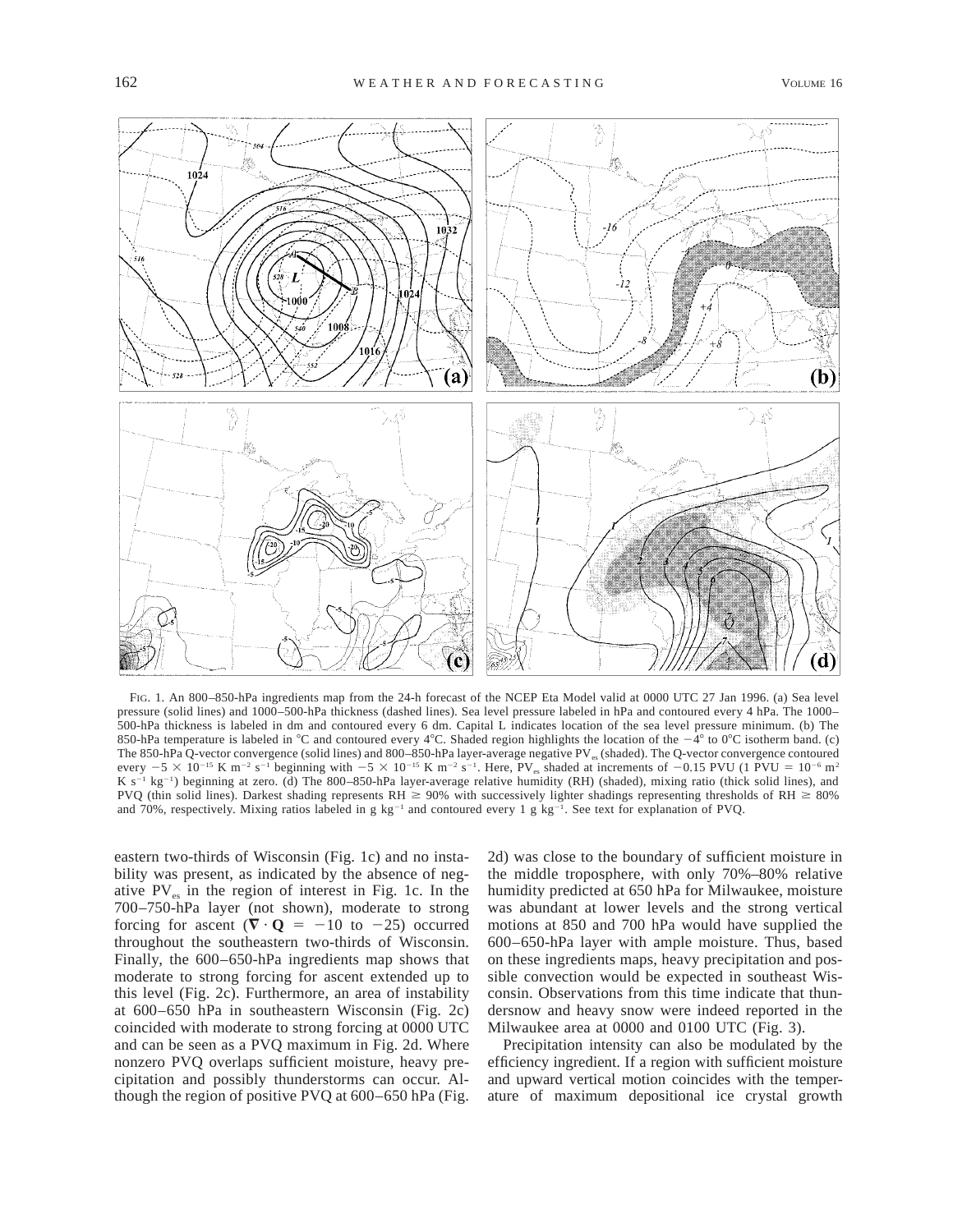

FIG. 2. The 600–650-hPa ingredients map from the 24-h forecast of the NCEP Eta Model valid at 0000 UTC 27 Jan 1996. (a) As for Fig. 1a. Ingredients cross sections along line A–B are shown in Fig. 4. (b) The 600–650-hPa column-average temperature is labeled and contoured as in Fig. 1b. Shaded region highlights the location of the  $-14^{\circ}$  to  $-16^{\circ}$ C isotherm band. (c) As for Fig. 1c except for the 600– 650-hPa layer. (d) As for Fig. 1d except for the 600–650-hPa layer.

 $(-15^{\circ}C)$  enhanced precipitation rates may result. In this case, the 600–650-hPa layer average air temperature in the vicinity of the PVQ maximum in southeast Wisconsin was  $-13^{\circ}$  to  $-14^{\circ}$ C, providing additional evidence of the potential for enhanced precipitation intensity.

Once the issues of when and where the precipitation will fall, and at what intensity, have been addressed, the temperature ingredient can be used to analyze the *precipitation type.* A rough characterization of the precipitation type can be inferred from the position of the 850 hPa  $0^{\circ}$  to  $-4^{\circ}$ C isotherm band, although a more rigorous approach to determining precipitation type would involve an analysis of forecast and observed soundings. The 850-hPa temperature at 0000 UTC 27 January (Fig. 1b) was nearly everywhere below  $-4^{\circ}$ C in Wisconsin, indicating that the precipitation at this time should have been snow throughout the state. This was indeed the case. However, Milwaukee experienced a brief changeover to light rain from 0200 to 0300 UTC. This precipitation type transition highlights the importance of evaluating ingredients cross sections, soundings, and other more numerous upper-air observations such as aircraft reports throughout the forecast period to anticipate changes in precipitation type.

By inspecting ingredients maps frequently at a variety of isobaric levels, the ingredient diagnostics can help anticipate the intensity, onset time, and end time of a winter precipitation event. Because of the amount of information contained in the ingredients maps, it may be helpful to use a table to organize the ingredient parameters and to ensure a systematic evaluation of each. Such a table is also useful as a means of documenting the storm for archival examination of the effectiveness of the IM.

#### *b. Cross-section ingredients maps*

In addition to using the IM on pressure surfaces, it is important to consider the vertical distribution of in-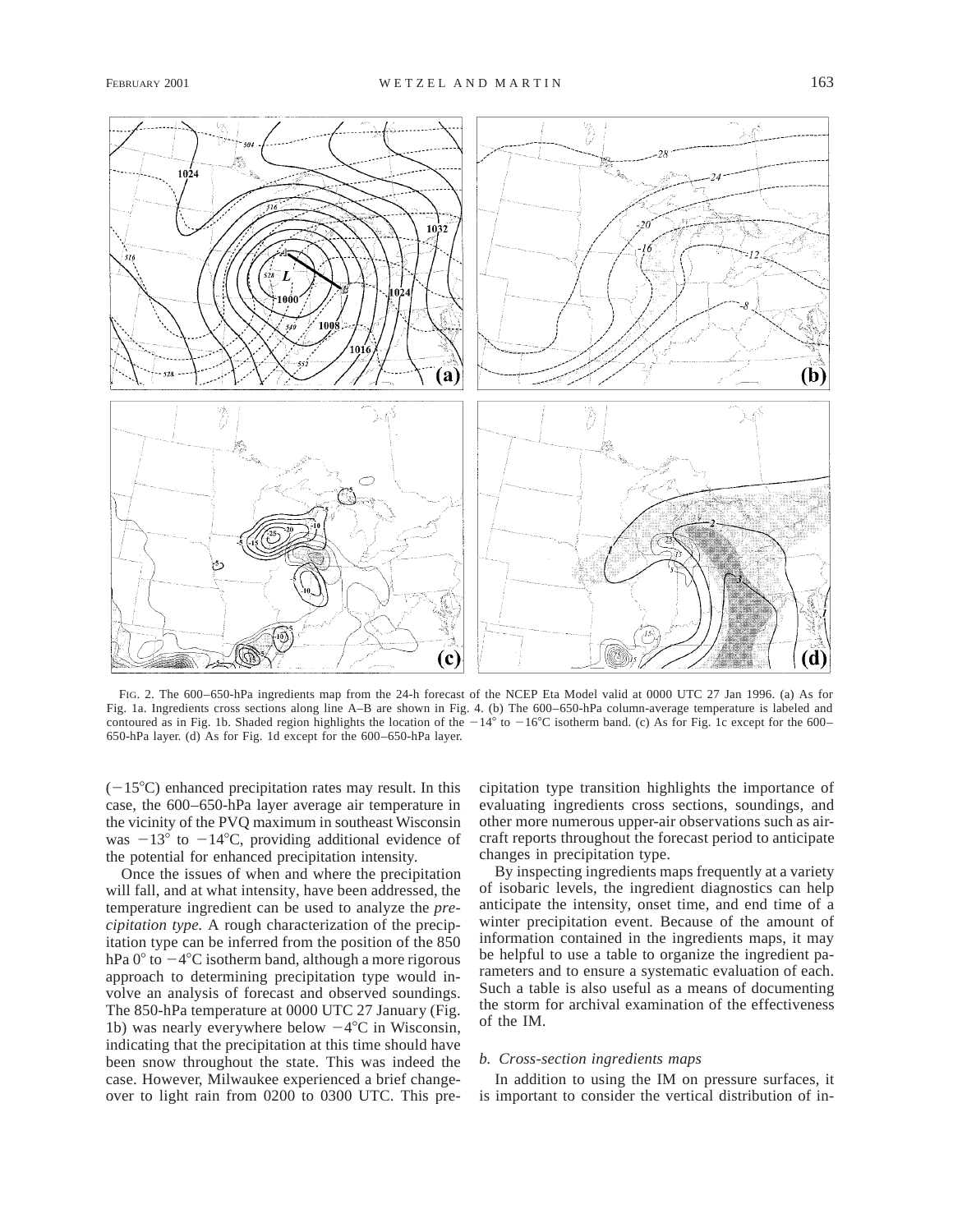

FIG. 3. (a) Surface observations in and around WI at 0000 UTC 27 Jan 1996. For each station the following data are shown: temperature  $({}^{\circ}C,$  to the upper left of the station symbol), dewpoint  $({}^{\circ}C,$  to the lower left of the station symbol), sea level pressure [labeled in tenths of hPa, dropping the hundreds digit(s)], wind direction and speed, sky cover, and present weather. Sky cover is shown using the following symbols: open circle, clear; one-quarter shaded circle, scattered clouds; one-half shaded circle, broken clouds; three-quarters shaded circle, mostly cloudy; fully shaded circle, overcast; and open circle with an  $\times$ , sky obscured. Wind speeds are indicated by a circle around a circle—calm: half barb,  $\leq$ 2.5 m s<sup>-1</sup>; short barb, 2.5 m s<sup>-1</sup>; and long barb, 5 m s<sup>-1</sup>. Conventional present weather symbols are used with intensity of precipitation indicated by number of precipitation symbols at a station. (b) As for Fig. 3a except for 0100 UTC 27 Jan 1996.

gredients to assist in a determination of precipitation type and to identify layers of instability or forcing that may exist at levels not captured by the regularly generated ingredients maps (i.e., 800–850, 700–750, 600– 650 hPa). Perhaps most importantly, the depth of forecasted dry or moist layers can be visualized more effectively in an ingredients cross section. Additionally, provided the cross section is oriented perpendicular to the shear of the geostrophic wind and the flow is twodimensional, cross sections can be used to distinguish between regions of CI and CSI.

Figure 4 presents an example of a cross-section ingredients map for the 27 January 1996 case. The cross section is oriented northwest to southeast, through the  $600-650$ -hPa PV<sub>es</sub> minimum in southeastern Wisconsin (location shown in Fig. 2a). Although the cross section is locally perpendicular to the thermal wind, the 1000– 500-hPa geostrophic shear is not two-dimensional in this region (Fig. 2a). Thus, the necessary conditions for CSI cannot be diagnosed along this cross section. The cross section shows an elevated tongue of instability between 720 and 550 hPa coincident with moderate forcing over Milwaukee (Fig. 4a). An analysis of the  $\theta_{\rm es}$  fields (Fig. 4b) indicates that the negative  $PV_{es}$  corresponds to a region of gravitational instability ( $-\partial \theta_{\rm ss}/\partial p < 0$ ). Thus, the fact that CSI cannot be assessed is of little consequence.

The cross section of relative humidity (Fig. 4c) reveals a layer with relative humidity greater than 90% from the surface to 700 hPa, and greater than 70% below 600 hPa over Milwaukee. Together with the forcing and instability, this moisture distribution suggests the potential for a heavy precipitation event. In the same layer as the elevated instability and forcing for ascent, the air temperature reached  $-15^{\circ}$ C (Fig. 4d), the maximum temperature for depositional growth of snowflakes. Thus, as seen in the isobaric ingredients maps, the moisture, forcing, instability, and efficiency ingredients over southeastern Wisconsin all pointed toward a heavy snow event.

An analysis of the wet-bulb temperature cross section assists in the determination of precipitation type. The wetbulb temperature over Milwaukee remained everywhere below  $0^{\circ}$ C and decreased monotonically, indicating precipitation type should be snow (Fig. 4d). However, just above the surface southeast of Milwaukee (MKE), the wet-bulb temperature warms considerably to near  $0^{\circ}$ C. Farther to the southeast a surface warm layer was forecasted to extend to 850 hPa implying the precipitation would fall as rain. When the forecast region is in a similar area of precipitation transition, conditions must be monitored carefully as these features evolve.

### *c. Snowfall accumulation estimates*

The IM developed here is best suited to provide the forecaster with information concerning precipitation intensity and type at each analyzed forecast hour. However, in an operational environment, forecasts for winter season precipitation require that the snowfall accumulation be quantified. Currently, these estimates are based primarily on traditional empirical techniques such as those described in section 2c. Although the IM for forecasting winter season precipitation does not independently provide a *quantitative* prediction of snowfall ac-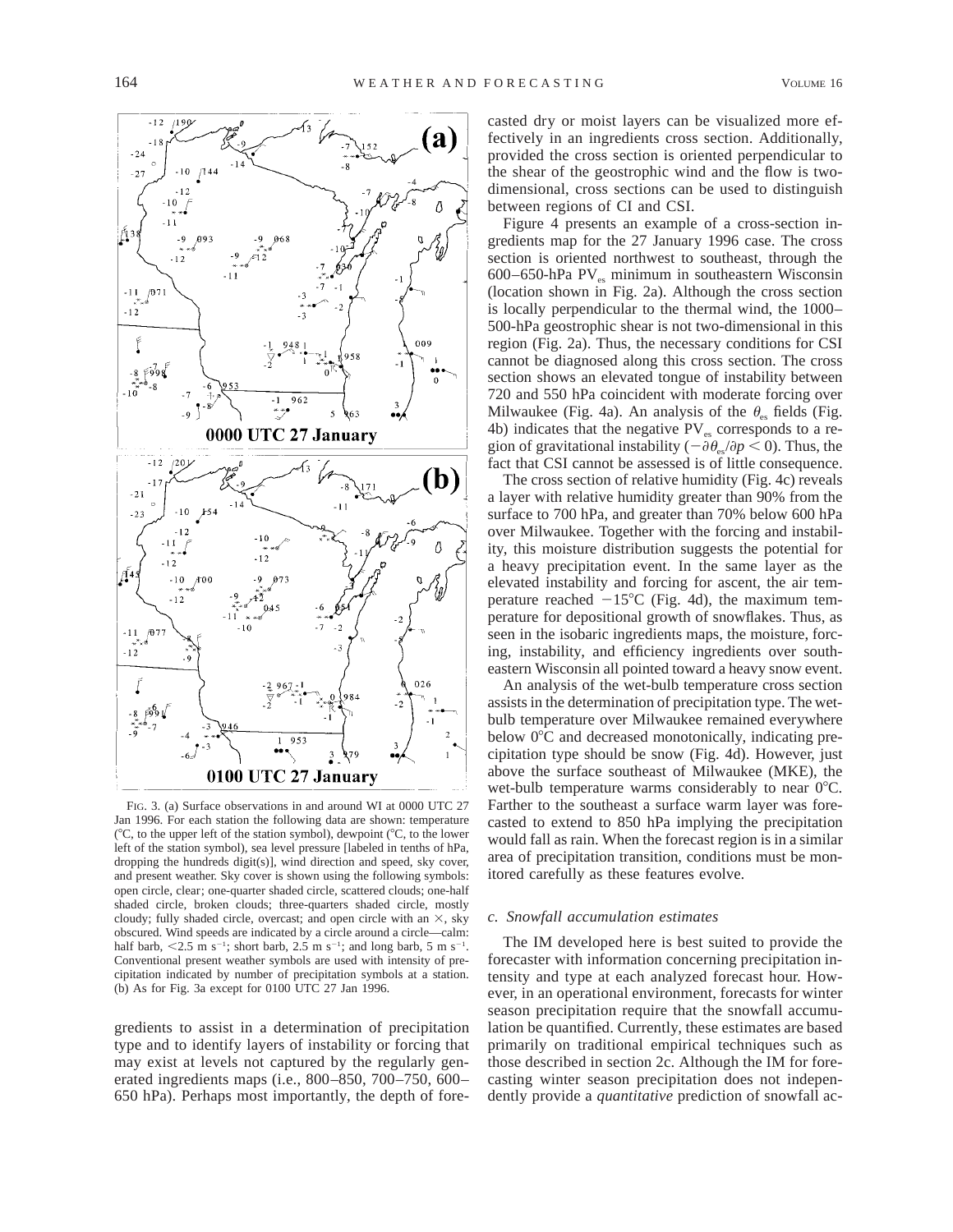

FIG. 4. Ingredients cross section (along line A–B in Fig. 2a) from the 24-h forecast of the NCEP Eta Model valid at 0000 UTC 27 Jan 1996. (a) The Q-vector convergence (solid lines) and negative  $PV_{es}$  (shaded). The Q-vector convergence is labeled as in Fig. 1c and contoured every  $-4 \times 10^{-15}$  K m<sup>-2</sup> s<sup>-1</sup> beginning at 0. Here, PV<sub>es</sub> is labeled in potential vorticity units (PVU) and shaded every -0.15 PVU beginning at zero. MKE indicates the position of Milwaukee along all cross sections. (b) Geostrophic momentum (solid lines),  $\theta_{\rm es}$  (dashed lines), and the conditional instability term,  $\partial \theta_{\alpha}/\partial z$  (shaded). Geostrophic momentum labeled in m s<sup>-1</sup> and contoured every 10 m s<sup>-1</sup>. Here  $\theta_{\alpha}$  is labeled in K and contoured every 4 K. Conditional instability term,  $\partial \theta_{\rm ex}/\partial z$ , labeled in K km<sup>-1</sup> and shaded every  $-0.5$  K km<sup>-1</sup> beginning at zero. (c) Relative humidity (dotted) and mixing ratio (solid lines). Relative humidity is labeled in percent and contoured every 10% between 20% and 90%. Relative humidity greater than 70% is also shaded. Mixing ratio is labeled in g kg<sup>-1</sup> and is contoured every 1 g kg<sup>-1</sup>. (d) Wetbulb temperature labeled in  $\degree$ C and contoured every  $2\degree$ C. Values above  $0\degree$ C are dashed. Shading indicates region where air temperatures are between  $-12^{\circ}$  and  $-16^{\circ}$ C.

cumulation, the physical basis and flexibility of the IM can be coupled with the quantitative predictive guidelines of a traditional technique to obtain reasonable estimates of snowfall over a broad region. By examining these empirical techniques from an ingredients perspective, the conditions under which they should or should not be applied can be determined. Furthermore, use of the IM in conjunction with traditional snowfall prediction techniques may reveal a set of guidelines for modifying the empirically derived snowfall accumulation estimates. For example, a technique that does not consider the strength of the forcing for ascent should only be applied under conditions typical of those cases from which it was derived. Such a technique will underestimate (overestimate) the snowfall accumulation when stronger (weaker) forcing occurs.

An example of employing the Garcia method (Garcia

1994) in collaboration with the IM is presented in Wetzel (2000). Further analysis of case studies and real-time applications may lead to the development of a quantitative relationship between the magnitudes of the ingredients and the expected snowfall totals. However, development of such a quantitative relationship should be undertaken with care so as not to compromise the physical basis and flexibility inherent in this approach, and would be useful only when employed in conjunction with an analysis of the individual ingredients.

## **5. Conclusions**

Empirical snowfall prediction techniques base quantitative forecasts of precipitation amount on conceptual models developed from observations of the composite structure and behavior of many events. As a result, the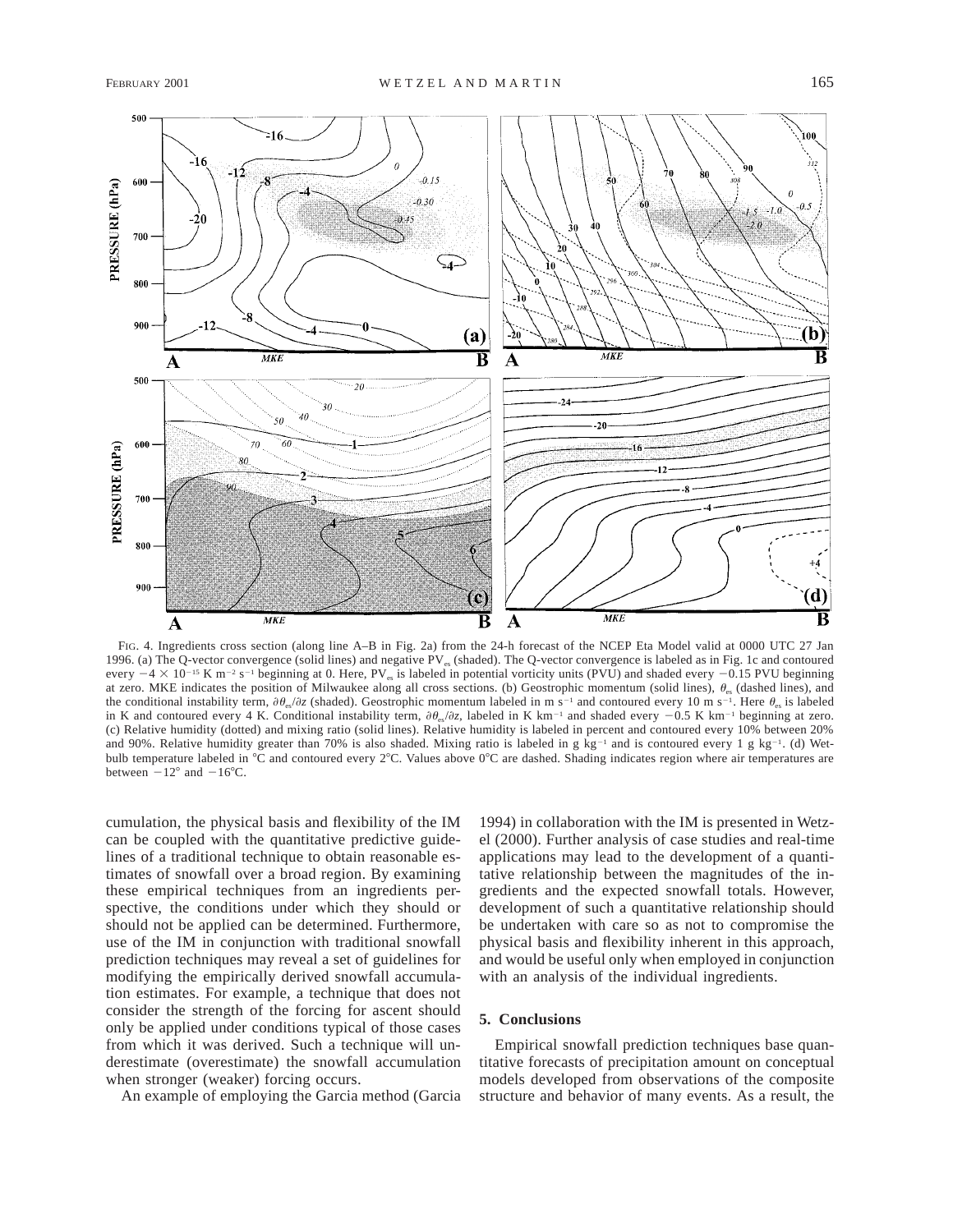synoptic or thermodynamic conditions of a given event may not fit the empirical model and thus precipitation amounts for that event will not be properly predicted. This paper introduces an operational ingredients-based methodology for forecasting midlatitude winter season precipitation, which provides an effective framework for assessing the importance of five elemental physical ingredients that can conspire to produce winter precipitation events: quasigeostrophic forcing for ascent, moisture, instability, precipitation efficiency, and temperature. Because the IM is based on identification and diagnosis of these elements, instead of on empirically derived conceptual models, it is vested with the flexibility to accommodate a variety of conditions. Thus, unlike the traditional techniques, its efficacy is not restricted to specific synoptic or thermodynamic conditions.

The application of the IM to forecasting winter season precipitation was detailed and diagnostics for assessing each ingredient were presented. The Q vector convergence is employed to qualitatively assess QG forcing for ascent;  $PV_{es}$  is used to identify regions of CI or CSI. Relative humidity and mixing ratio quantify moisture availability, and atmospheric temperature is used both in determining precipitation type and as a means to qualitatively assess ice initiation and snowflake growth. Isobaric ingredients maps were introduced to assist in the visualization of the ingredient parameters within three standard isobaric layers (800–850, 700–750, and 600– 650 hPa). Since there will be situations in which the isobaric ingredients maps at the three standard pressure layers will not fully capture the relevant distribution of the ingredients, a cross-sectional analysis was undertaken to demonstrate the more comprehensive picture of the vertical distribution of the ingredients thereby achieved.

The IM is also useful in the assessment and diagnosis of quantitative precipitation forecasts (QPFs) generated by numerical models. Instead of relying on a ''black box'' utilization of QPF estimates, the IM can be used to interpret these predictions through diagnoses of the mechanisms that conspire to produce an event. This is especially important in situations modulated by instability. Under these conditions, awareness of the potential for convection and the attendant increased precipitation accumulations can be anticipated and included in a forecast. Additionally, while model-generated QPF only provides an estimate of time-integrated precipitation, the ingredients-based approach to forecasting winter season precipitation provides qualitative guidelines regarding the *instantaneous* precipitation intensity and distribution. This is useful in comparison with radar observations of actual precipitation patterns for assessing how well a model forecast is verifying. The instantaneous depiction of precipitation is also helpful in forecasting the timing of periods of increased or decreased precipitation intensity.

Because the ingredients diagnostics are calculated us-

ing gridded numerical model output, it is important to relate as many ingredients as possible to observable quantities that can be monitored throughout the storm's development. For example, regions of conditional instability could be identified in observed soundings and compared to the forecasted distribution of the instability ingredient parameter, PV<sub>es</sub>. Upper-air analyses of relative humidity could be used to evaluate forecasts of the moisture ingredient. When compared with model-predicted ingredient parameters, observations of the actual magnitude and location of an ingredient (or its proxy) might compel modification of a precipitation forecast if observed conditions are not evolving as suggested by the numerical guidance. Additionally, such observations assist in the comparison between competing model solutions as an event is unfolding. For example, if one model predicts less precipitation than another because of moisture differences, observations of moisture parameters upstream of the forecast area could be compared with forecasted relative humidity in the competing solutions to help determine the preferred scenario.

The IM, as currently configured, does suffer from a trio of notable limitations. First, an implicit limitation of any forecast method that employs numerical model output is that it cannot be of much prognostic use when the model forecast is inaccurate. Second, its application does not result in a precise quantitative precipitation forecast. This deficiency may, through use of the IM in conjunction with a traditional quantitative forecasting method, gradually give way to a refined relationship between the ingredients and a quantitative forecast. Third, reliance on the Q vector as the sole diagnostic used to evaluate the forcing for ascent ingredient here is limiting. Use of this diagnostic excludes explicit consideration of the effects of ageostrophy on the redistribution of temperature and momentum and, thus, on the vertical motion forcing itself as suggested by Eliassen (1962). Future extensions of the IM outlined here might well include incorporation of the more complete semigeostrophic or full-wind frontogenetic diagnoses of forcing for ascent.

Despite these limitations, the IM retains an operational flexibility that is rooted in its systematic, physical approach to the diagnosis and prediction of winter precipitation and has proven useful in an operational setting. Finally, it is important to acknowledge that presentation of a single case example of the use of the IM does not constitute proof of its operational value in forecasting winter season precipitation. It is our hope, however, that through introducing the method here it will be put to a wider operational test. Clearly, it is only through such testing that the operational utility of the IM will finally be determined.

*Acknowledgments.* This work was funded by a COM-ET Graduate Fellowship, awarded to the first author, and sponsored by UCAR Grant UCAR-S98-94733. We would like to thank the staff at NWS WFO Dousman,